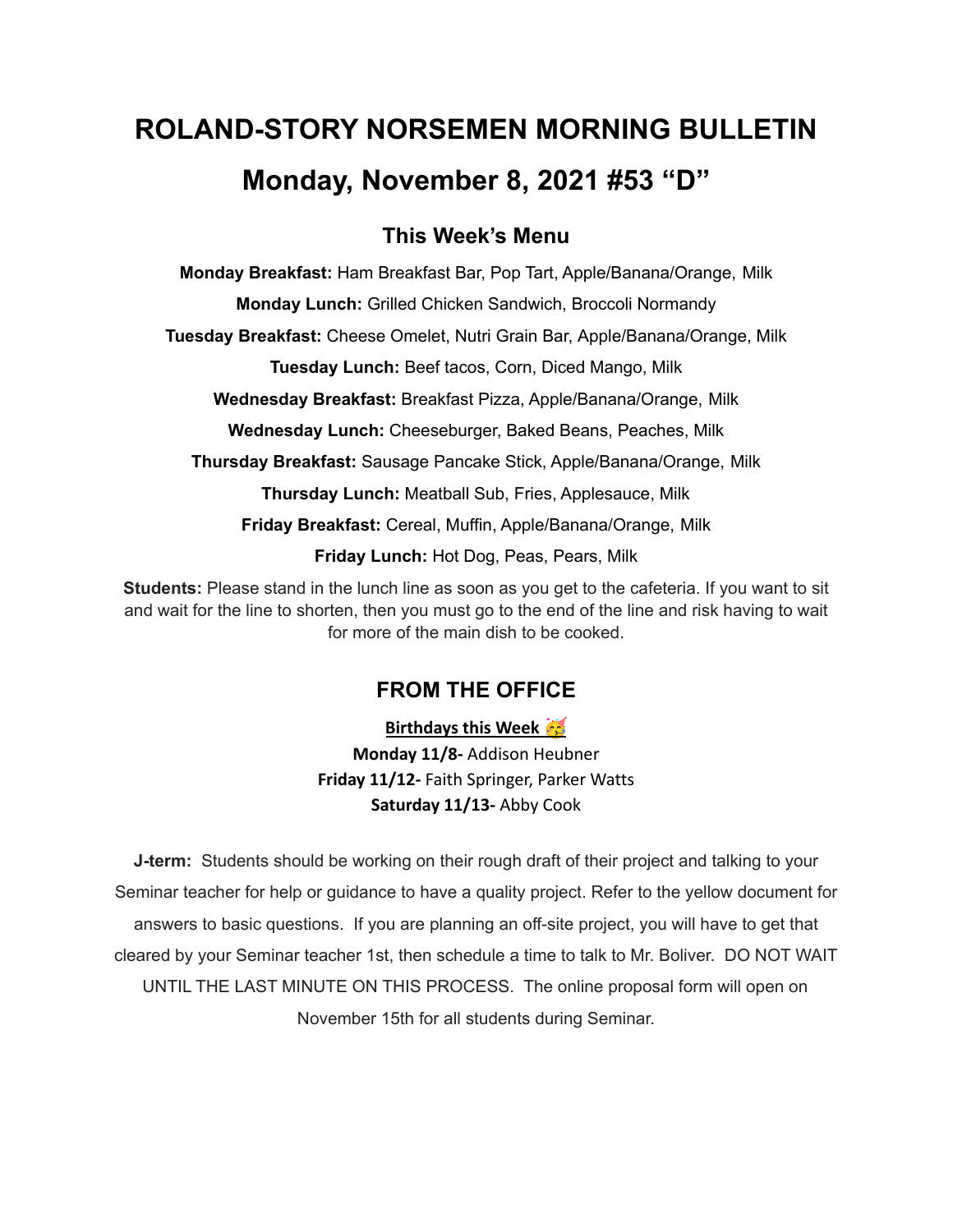**Annual Norsemen Baseball Fan Cloth fundraiser is now live.** There are multiple non-sport specific items available for youth to adults. Items will arrive prior to Christmas break, and make for great gift ideas. All orders are done online, and shipped directly to your home. Be sure to utilize the size chart provided on the Fan Cloth website. Link to online store is [fancloth.shop/NLZVR](http://fancloth.shop/NLZVR). To give order credit to a member of the Norsemen baseball team just put in their name at checkout. Deadline for orders will be midnight 11/5. Contact Coach Hill, chill@roland-story.k12.ia.us, with any questions you may have regarding the order.



### **[COUNSELOR](https://docs.google.com/document/d/1vmwczNPbDzXe9vFaG5LJMQ7NYDv-i4oQJHybqA65TUc/edit?usp=sharing) FOLDER (9-12)-Click here**

# **College Visit** Friday, 11/19 during seminar time (either Counselor's room or Auditorium depending on numbers) Sign up [here](https://forms.gle/juaxEHRunRisJU777) Iowa State University \*College Rep: Application help & College Info \*ROTC (Air Force) Rep: Info

#### **Scholarships**

[StudentScholarships.org](https://drive.google.com/file/d/1vNlRtrk0wQiX1jPIPjpUVHhi5zFlcRvw/view?usp=sharing) \*Search is On [Scholarship](https://studentscholarships.org/scholarship/19120/search_is_on_scholarship_scholarship.php)- \$2,000 due 11/30 \*Dell [Scholars](https://studentscholarships.org/scholarship/9745/dell_scholars_program_scholarship.php) Program- \$20,000 due 12/1 \*Jameela Jamil x I Weigh [Scholarship-](https://studentscholarships.org/scholarship/19302/jameela_jamil_x_i_weigh_scholarship_scholarship.php) \$5,000 due 12/2 \*Stephen J. Brady Stop Hunger [Scholarship-](https://studentscholarships.org/scholarship/8850/stephen_j_brady_stop_hunger_scholarships_scholarship.php) \$5,000 due 12/5 \*Science [Ambassador](https://studentscholarships.org/scholarship/14669/science_ambassador_scholarship_scholarship.php) Scholarship- \$40,000 due 12/13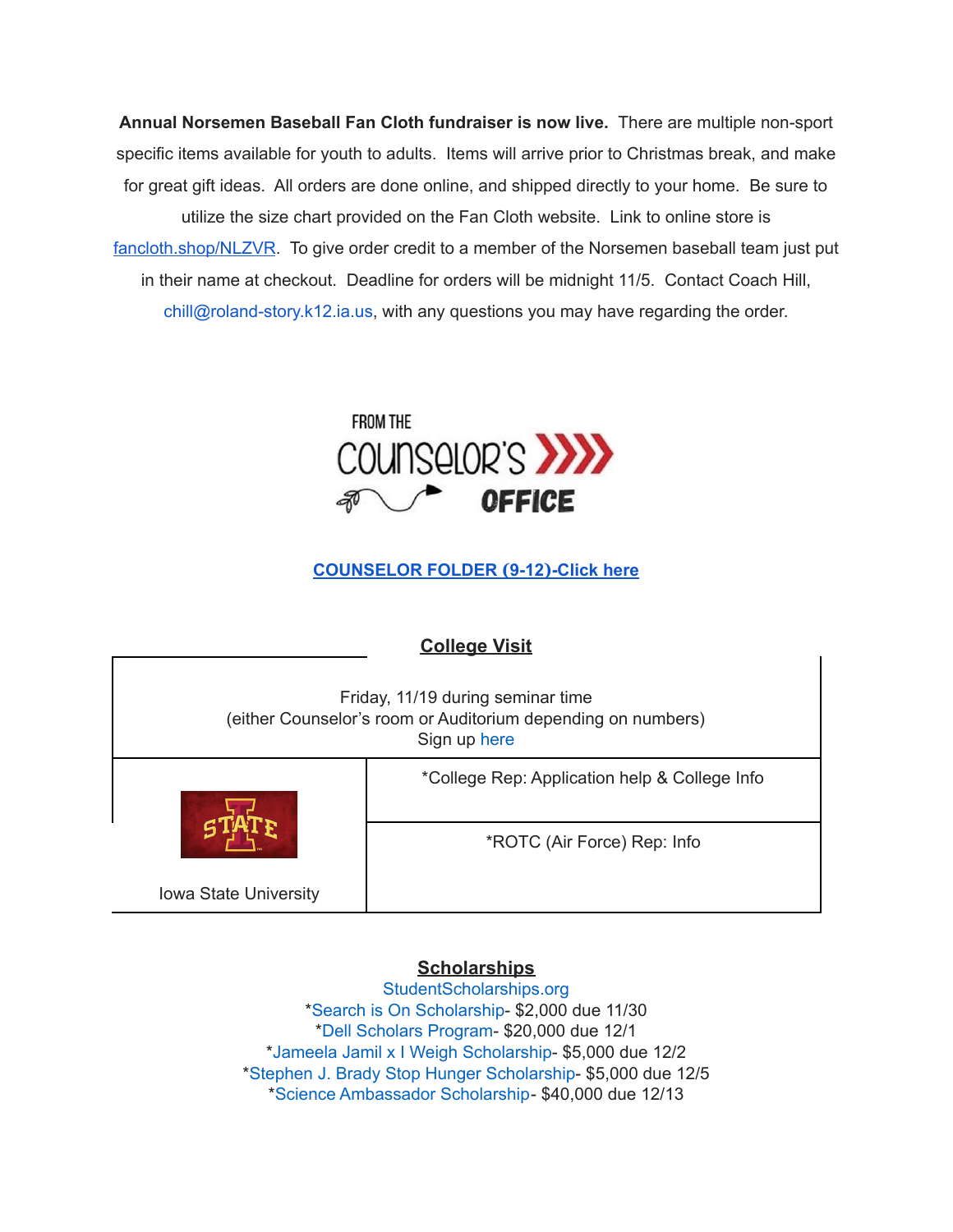\*Burger King [Scholars](https://studentscholarships.org/scholarship/10533/burger_king_scholars_program_scholarship.php) Program- \$50,000 due 12/15 \*Senior Planning Social Work and Eldercare [Scholarship](https://studentscholarships.org/scholarship/11393/senior_planning_social_scholarship.php)- \$900 due 12/15 \*Path to Pro [Scholarship](https://studentscholarships.org/scholarship/19069/path_to_pro_scholarship_program_scholarship.php) Program- \$2,000 due 12/31 \*CX [Scholarship-](https://studentscholarships.org/scholarship/19320/cx_scholarship_scholarship.php) \$10,000 due 12/31 \*Design Thinking [Scholarship](https://studentscholarships.org/scholarship/11010/design_thinking_scholarship_scholarship.php)- \$500 due 12/31 \*Certified Nursing Assistant [Scholarship-](https://studentscholarships.org/scholarship/19122/certified_nursing_assistant_scholarship_scholarship.php) \$1,000 due 12/31 \*Thiel High School [Fellowship](https://studentscholarships.org/scholarship/14065/thiel_fellowship_scholarship.php)- \$100,000 due 12/31 \*Power of Resilience [Scholarship-](https://studentscholarships.org/scholarship/14792/power_of_resilience_scholarship_scholarship.php) \$1,000 due 12/31 \*CC Bank's Young Scholars [Scholarship-](https://studentscholarships.org/scholarship/13729/cc_bank_s_young_scholars_scholarship_scholarship.php) \$2,000 due 12/31 \*Honor a Hero [Scholarship](https://studentscholarships.org/scholarship/19015/honor_a_hero_scholarship_scholarship.php)- \$1,000 due 12/31

DAR [Scholarships-](https://dar.academicworks.com/) due 1/31 \*Alice W. Rooke- \$5,000 \*America 250! Scholarship- \$5,000 \*American Indians- \$4,000 \*Arthur Lockwood Beneventi Law- \$2,000 \*Caroline E. Holt Nursing- \$2,500 \*DAR Centennial- \$2,500 \*Dr. Aura-Lee A. Na James Hobbs Pittenger American History- \$2,000 \*Dr. Francis Anthony Beneventi Medical- \$5,000 \*Edward G. and Helen A. Borgens Elementary Teacher Education- \$1,500 \*Edward G. and Helen A. Borgens Secondary Teacher Education- \$1,500 \*Frances Crawford Marvin American Indian- \$Varies \*Irene and Daisy MacGregor Memorial- \$5,000 \*Leslie Andree Hanna Medical- \$5,000 \*Lillian and Arthur Dunn- \$2,500 \*Madeline Pickett (Halbert) Cogswell Nursing- \$2,500 \*Margaret Howard Hamilton- \$1,000 \*Mary Elizabeth Lockwood Beneventi MBA- \$2,000 \*Nellie Love Butcher Music- \$5,000 \*Occupational/Physical Therapy- \$2,000 \*Richard and Elizabeth Dean- \$5,000 \*The Leo W. and Alberta V. Thomas Utz English- \$4,000 \*The Leo W. and Alberta V. Thomas Utz Mathematics- \$4,000 \*The Lucinda Beneventi Findley History- \$2,000 \*The Robert Hunder Swadley Horticulture- \$Varies \*William Robert Findley Graduate Chemistry-\$2,000

Simpson College [Promise-](https://simpson.edu/admission-aid/tuition-aid/simpson-promise) \$Full tuition, responsible for the costs of room, board, and fees. -be an Iowa resident and a 2022 graduate of an Iowa high school, -submit the Free Application for Federal Student Aid (FAFSA) no later than July 1, 2022, and be eligible for federal aid, -reside on campus, -have a 2020 family adjusted gross income at or below \$60,000, -be a full-time, accepted, incoming first-year student for fall 2022.